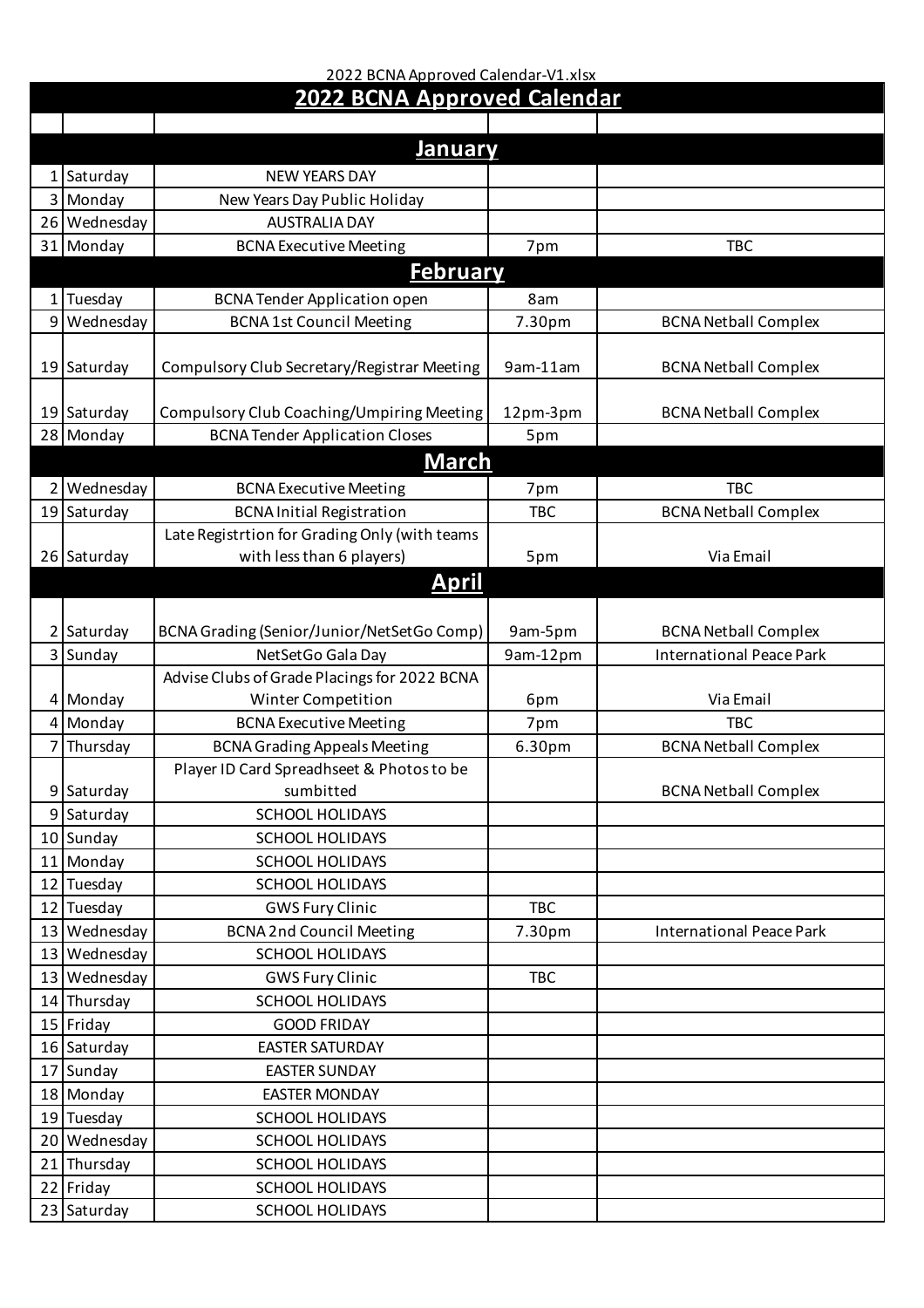## 2022 BCNA Approved Calendar-V1.xlsx

|                 | 24 Sunday   | <b>SCHOOL HOLIDAYS</b>                    |            |                                         |
|-----------------|-------------|-------------------------------------------|------------|-----------------------------------------|
| 25              | Monday      | <b>ANZAC DAY</b>                          |            |                                         |
|                 | 26 Tuesday  | Late registration Prior to Round 1        |            |                                         |
|                 | 30 Saturday | <b>BCNA March Past</b>                    | 8am        | <b>International Peace Park</b>         |
|                 | 30 Saturday | <b>BCNA Winter Competition Round 1</b>    |            | <b>International Peace Park</b>         |
|                 | 30 Saturday | NetSetGo Skills Program (Come & Try Day)  | <b>TBC</b> | <b>International Peace Park</b>         |
|                 |             | <b>May</b>                                |            |                                         |
|                 |             | Beginners/Black & Gold Umpire Development |            |                                         |
|                 | 1 Sunday    | Day                                       | 9am-1.00pm | <b>International Peace Park</b>         |
| 4               | Wednesday   | <b>BCNA Executive Meeting</b>             | 7pm        | <b>TBC</b>                              |
| 71              | Saturday    | <b>BCNA Winter Competition Round 2</b>    |            | <b>International Peace Park</b>         |
|                 | 7 Saturday  | NetSetGo Skills Program Week 1            | <b>TBC</b> | <b>International Peace Park</b>         |
| 7 <sup>1</sup>  | Saturday    | Pink Sports Day                           |            |                                         |
|                 | 8 Sunday    | <b>MOTHERS DAY</b>                        |            |                                         |
| 11 <sup>1</sup> | Wednesday   | <b>BCNA 3rd Council Meeting</b>           | 7.30pm     | <b>International Peace Park</b>         |
|                 | 14 Saturday | <b>BCNA Winter Competition Round 3</b>    |            | <b>International Peace Park</b>         |
| 14              | Saturday    | NetSetGo Skills Program Week 2            | <b>TBC</b> | <b>International Peace Park</b>         |
|                 | 21 Saturday | <b>BCNA Winter Competition Round 4</b>    |            | <b>International Peace Park</b>         |
| 21              | Saturday    | NetSetGo Skills Program Week 3            | <b>TBC</b> | <b>International Peace Park</b>         |
|                 | 22 Sunday   | <b>Beginners Coaching Course</b>          | 10am-1pm   | <b>International Peace Park</b>         |
|                 | 28 Saturday | <b>BCNA Winter Competition Round 5</b>    |            | <b>International Peace Park</b>         |
|                 | 28 Saturday | NetSetGo Skills Program Week 4            | <b>TBC</b> | <b>International Peace Park</b>         |
|                 |             | <b>June</b>                               |            |                                         |
|                 | 4 Saturday  | <b>BCNA Winter Competition Round 6</b>    |            | <b>International Peace Park</b>         |
|                 | 4 Saturday  | NetSetGo Skills Program Week 5            | <b>TBC</b> | <b>International Peace Park</b>         |
|                 | 5 Sunday    | Development Coaching Course               | 8am-4pm    | <b>International Peace Park</b>         |
|                 | 6 Monday    | <b>BCNA Executive Meeting</b>             | 7pm        | <b>TBC</b>                              |
|                 |             |                                           |            | Divisions 1 & 2 Campbelltown District   |
|                 | 11 Saturday | 2022 Senior State Titles                  |            | <b>Netball Association</b>              |
|                 | 12 Sunday   | 2022 Senior State Titles                  |            |                                         |
|                 |             |                                           |            | Division 3 & 4 Camden and District      |
|                 | 13 Monday   | 2022 Senior State Titles                  |            | <b>Netball Association</b>              |
|                 | 13 Monday   | <b>QUEENS BIRTHDAY</b>                    |            |                                         |
|                 | 18 Saturday | <b>BCNA Winter Competition Round 7</b>    |            | <b>International Peace Park</b>         |
|                 | 18 Saturday | NetSetGo Skills Program Week 6            | <b>TBC</b> | <b>International Peace Park</b>         |
|                 | 25 Saturday | <b>BCNA Winter Competition Round 8</b>    |            | <b>International Peace Park</b>         |
|                 | 25 Saturday | NetSetGo Skills Program Week 7            | <b>TBC</b> | <b>International Peace Park</b>         |
|                 |             | July                                      |            |                                         |
|                 |             |                                           |            | Division 1 & 2 Penrith District Netball |
|                 | 2 Saturday  | 2022 Junior State Titles                  |            | Association                             |
|                 | 3 Sunday    | 2022 Junior State Titles                  |            |                                         |
|                 |             |                                           |            | Division 3 & 4 baulkham Hills Shire     |
|                 | 4 Monday    | 2022 Junior State Titles                  |            | <b>Netball Association</b>              |
|                 | 4 Monday    | <b>SCHOOL HOLIDAYS</b>                    |            |                                         |
|                 | 5 Tuesday   | SCHOOL HOLIDAYS                           |            |                                         |
|                 | 6 Wednesday | <b>BCNA Executive Meeting</b>             | 7pm        | <b>TBC</b>                              |
|                 | 7 Thursday  | <b>SCHOOL HOLIDAYS</b>                    |            |                                         |
|                 | 8 Friday    | <b>SCHOOL HOLIDAYS</b>                    |            |                                         |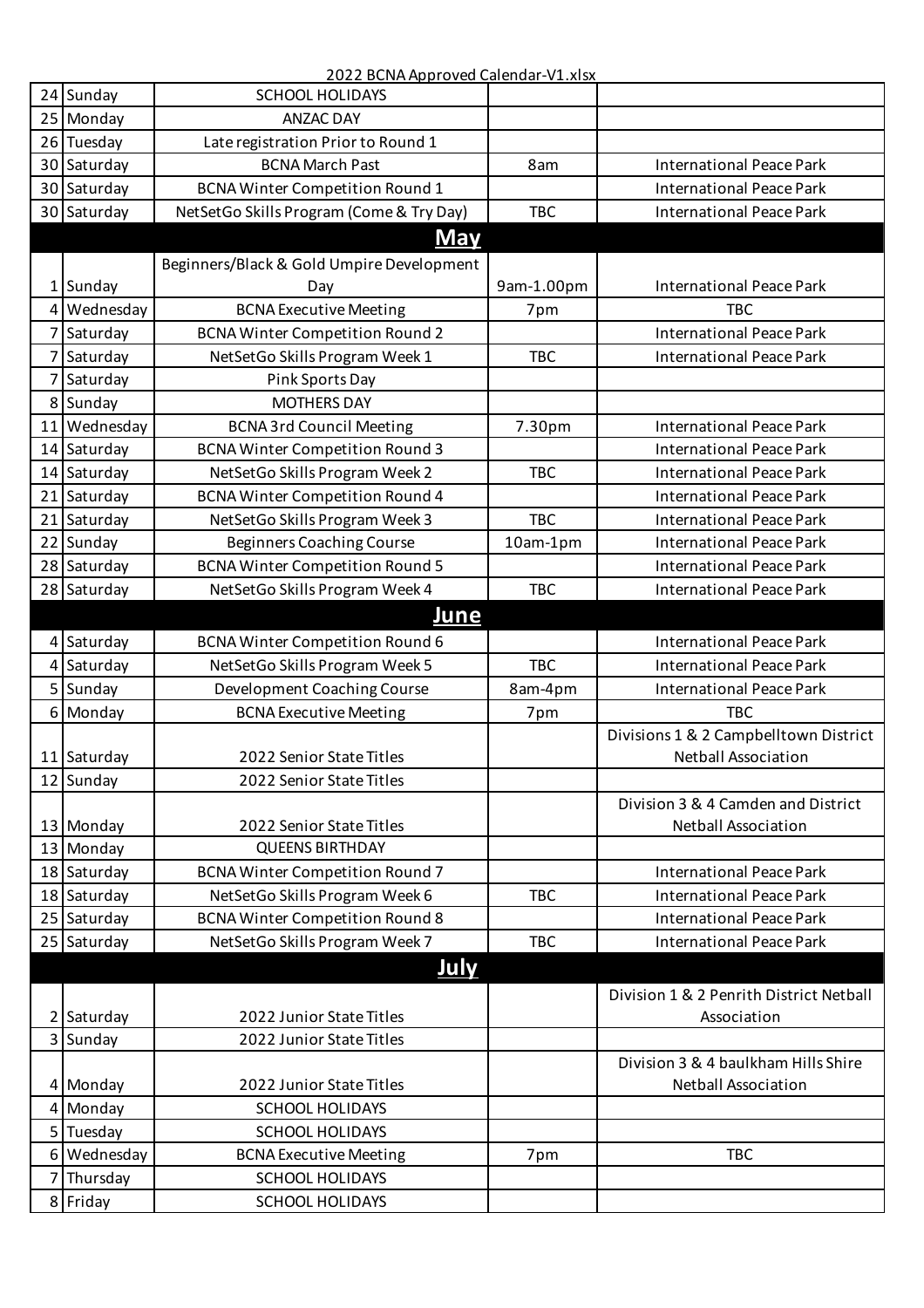2022 BCNA Approved Calendar-V1.xlsx

|                 | 9 Saturday   | <b>SCHOOL HOLIDAYS</b>                           |                 |                                 |
|-----------------|--------------|--------------------------------------------------|-----------------|---------------------------------|
|                 | 9 Saturday   | Development Coaching Course                      | 8am-4pm         | <b>International Peace Park</b> |
|                 | 10 Sunday    | <b>SCHOOL HOLIDAYS</b>                           |                 |                                 |
|                 | 11 Monday    | <b>SCHOOL HOLIDAYS</b>                           |                 |                                 |
|                 | 12 Tuesday   | <b>SCHOOL HOLIDAYS</b>                           |                 |                                 |
|                 | 13 Wednesday | <b>SCHOOL HOLIDAYS</b>                           |                 |                                 |
| 14 <sub>1</sub> | Thursday     | <b>SCHOOL HOLIDAYS</b>                           |                 |                                 |
|                 | 15 Friday    | <b>SCHOOL HOLIDAYS</b>                           |                 |                                 |
|                 | 16 Saturday  | <b>BCNA Winter Competition Round 9</b>           |                 | <b>International Peace Park</b> |
|                 | 16 Saturday  | NetSetGo Skills Program Week 8                   | <b>TBC</b>      | <b>International Peace Park</b> |
| 17              | Sunday       | <b>BCNA All Age Carnival (10yrs - Seniors)</b>   | 8.30am - 4pm    | <b>International Peace Park</b> |
|                 | 23 Saturday  | <b>BCNA Winter Competition Round 10</b>          |                 | <b>International Peace Park</b> |
|                 | 23 Saturday  | NetSetGo Skills Program Week 9                   | <b>TBC</b>      | <b>International Peace Park</b> |
|                 | 23 Saturday  | BCNA Final Late Registration & Deregistration    |                 | Via Email                       |
|                 | 30 Saturday  | <b>BCNA Winter Competition Round 11</b>          |                 |                                 |
|                 | 30 Saturday  | NetSetGo Skills Program Week 10                  | <b>TBC</b>      |                                 |
|                 |              | Nominations due for Coaches & Managers -         |                 |                                 |
|                 | 30 Saturday  | 2022 Summer Series & 2023 15yrs Rep Team         | By 8.30pm       |                                 |
|                 |              | Nominations due for Players 2022 Summer          |                 |                                 |
|                 | 30 Saturday  | Series & 2023 15yrs Rep Team                     | By 5pm          |                                 |
|                 |              | <b>August</b>                                    |                 |                                 |
|                 | 1 Monday     | <b>BCNA Executive Meeting</b>                    | 7pm             | <b>TBC</b>                      |
|                 | 6 Saturday   | BCNA Winter Competition Round 12                 |                 |                                 |
|                 | 10 Wednesday | <b>BCNA 4th Council Meeting</b>                  | 7.30pm          | <b>International Peace Park</b> |
|                 | 13 Saturday  | <b>BCNA Winter Competition Round 13</b>          |                 | <b>International Peace Park</b> |
| 20 <sup>1</sup> | Saturday     | <b>BCNA Winter Competition Round 14</b>          |                 | <b>International Peace Park</b> |
| 27              | Saturday     | <b>BCNA Winter Competition Round 15</b>          |                 | <b>International Peace Park</b> |
| 27              | Saturday     | Crazy Hair & Sock Day                            |                 | <b>International Peace Park</b> |
| 27              | Saturday     | NetSetGo Competition Presentation                | <b>TBC</b>      | <b>International Peace Park</b> |
|                 | 29 Monday    | <b>BCNA Night Comp Registration Opens</b>        |                 | <b>TBC</b>                      |
|                 |              | Nominations due for 2023 Rep Players - 11yrs,    |                 |                                 |
|                 | 31 Wednesday | 12yrs, 13yrs & 14yrs                             | By 5pm          |                                 |
|                 |              | Nominations due for 2023 Rep Coaches &           |                 |                                 |
|                 | 31 Wednesday | Managers - 11yrs, 12yrs, 13yrs & 14 yrs          | By 8.30pm       |                                 |
|                 |              | <u>September</u>                                 |                 |                                 |
|                 | 3 Saturday   | <b>BCNA Winter Competition Semi Final</b>        |                 | <b>International Peace Park</b> |
|                 | 4 Sunday     | <b>FATHERS DAY</b>                               |                 |                                 |
|                 | 7 Wednesday  | <b>BCNA Executive Meeting</b>                    | 7pm             | <b>TBC</b>                      |
|                 | 10 Saturday  | <b>BCNA Winter Competition Preliminary Final</b> |                 | <b>International Peace Park</b> |
|                 | 17 Saturday  | <b>BCNA Winter Competition Grand Final</b>       |                 | <b>International Peace Park</b> |
|                 | 19 Monday    | <b>BCNA Night Comp Registration Closes</b>       | By 5pm          | Via Email                       |
|                 |              | <b>BCNA Winter Competition Grand Final -</b>     |                 |                                 |
|                 | 24 Saturday  | <b>ALTERNATE</b>                                 |                 | <b>International Peace Park</b> |
|                 | 24 Saturday  | <b>Beginners Coaching Course</b>                 | 10am-1pm        | <b>International Peace Park</b> |
|                 | 25 Sunday    | <b>BCNA Night Comp Grading</b>                   | $10$ am- $1$ pm | <b>BCNA Netball Complex</b>     |
|                 | 26 Monday    | <b>SCHOOL HOLIDAYS</b>                           |                 |                                 |
|                 | 27 Tuesday   | <b>SCHOOL HOLIDAYS</b>                           |                 |                                 |